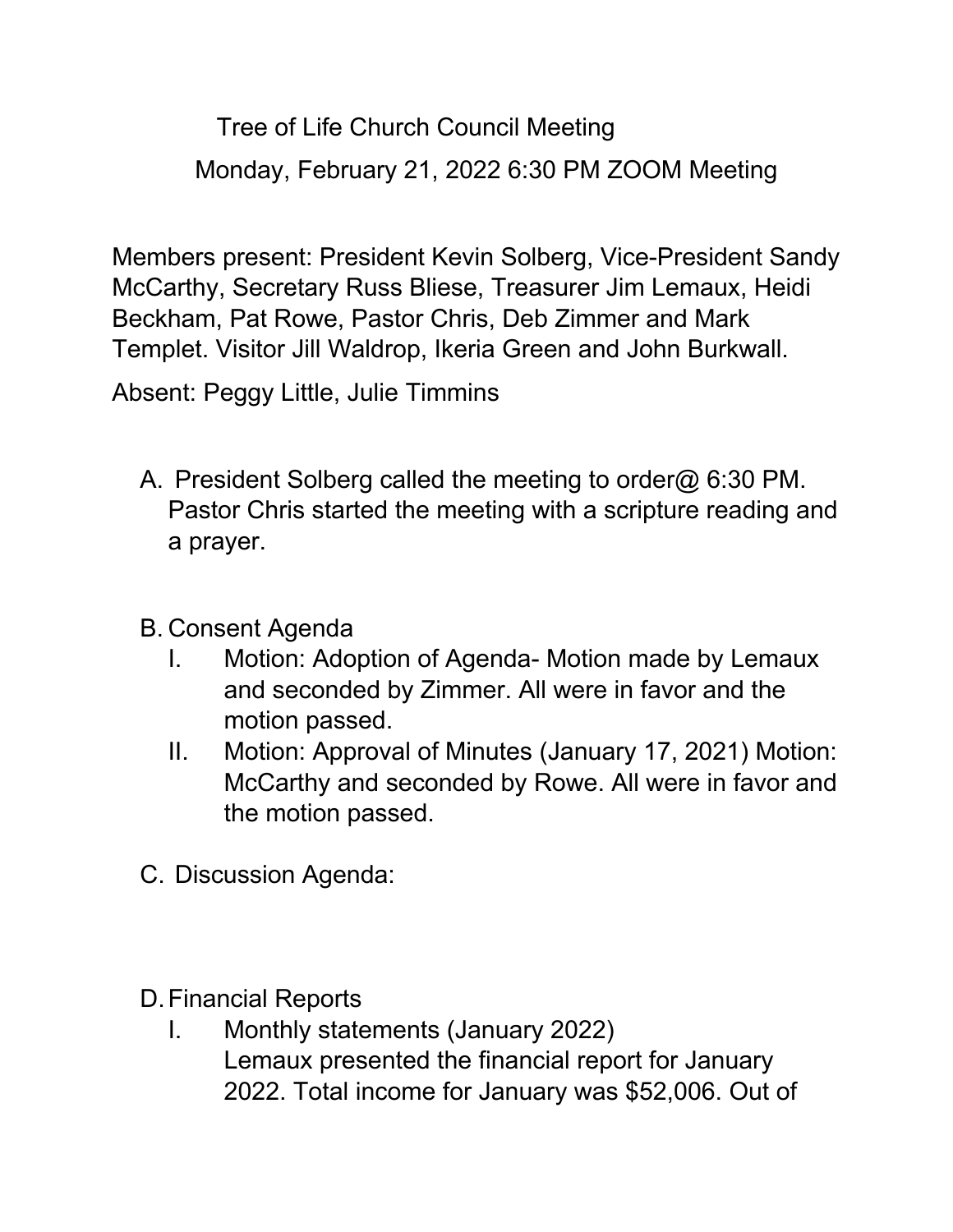this income, \$703 was repaid to SEEDS for a net income of \$51,303. Total expenses were \$43,378 for a surplus of \$8,628. Lemaux stated that of the expenses, \$2,600 went towards building maintenance (AC) and the December and January electric bills were paid in January. Beckham advised council that several church members paid there pledged offering for the year all in January. No funds were borrowed from SEEDS. Lemaux updated the Balance Sheet and Dedicated Funds Sheet and there was no further discussion. A motion was made by McCarthy to accept the financial report and the motion was seconded by Rowe. All were in favor and the motion passed. There was discussion regarding placing some type of gate to go across the south side parking lot as this area is not lit and to keep unwanted people out of this area when no one is around. Templet advised that Bliese was looking at options for a gate. Solberg stated that the CISD has students that could possibly build a gate with the church paying for the materials. This would be a good adopt a project item. Plans would be needed for the school to take up the project.

## E. Pastoral Report

 Pastor Chris and Bishop Mike officiated at the funeral of member Marjorie Taylor's son, Joey Lentz, that was held at the church on 2/16. This was the largest funeral held at TOL with over 400 people present. Too make it more special, Pastor Chris's dog Hanna greeted people as they entered the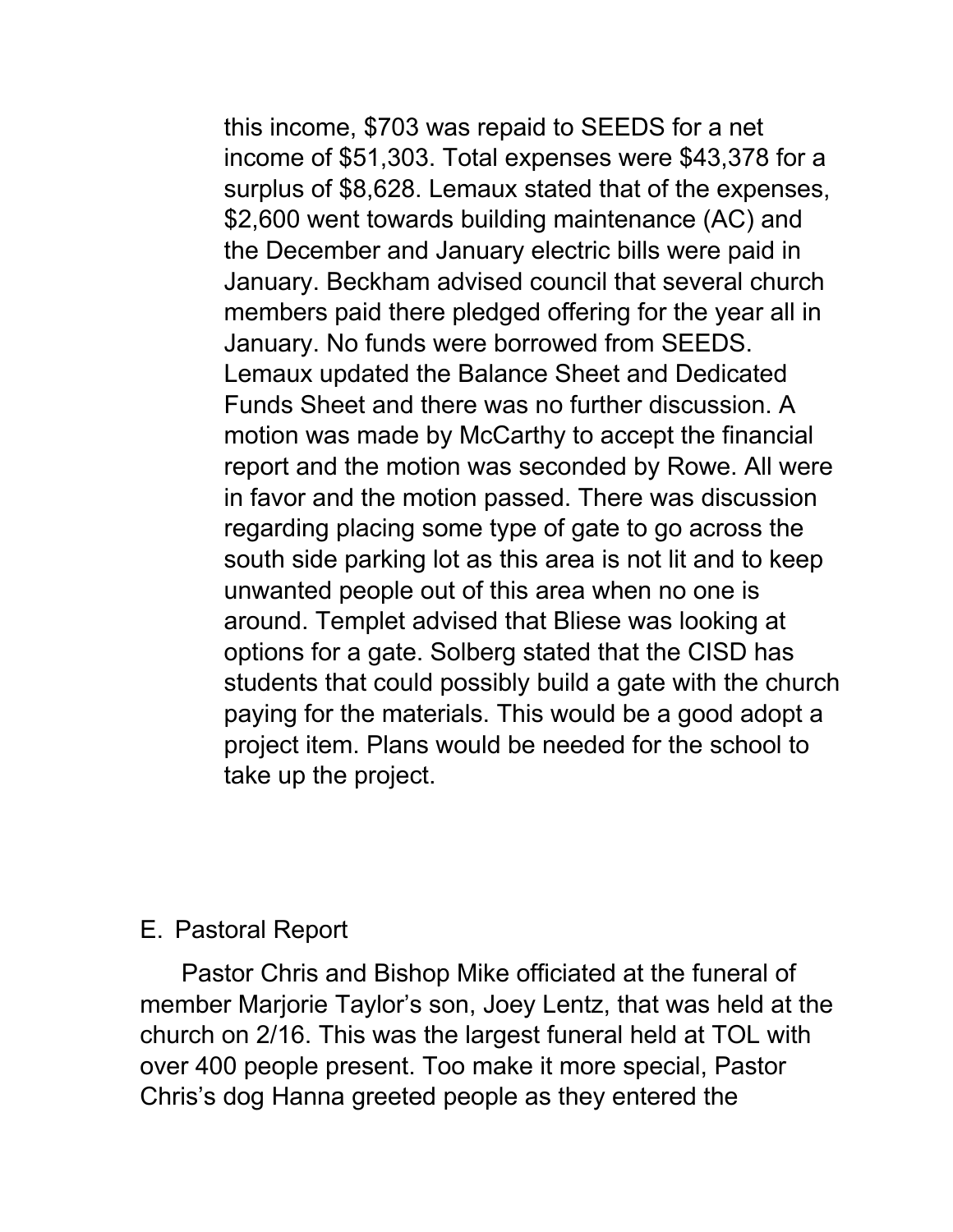sanctuary and laid down on the altar during the service. There was a large compliment of law enforcement to assist with parking as all the parking lots were filled to include the easement behind the church. Overflow parking went to the Presbyterian Church with Templet assisting in shuttling people back and forth. There was a large contingency of soldiers from Ft. Hood as Lentz was active-duty military. Pastor Chris then took the following week off to use up unused vacation time. The joint Lent service with Grace Lutheran will be postponed till next year as an agreement could not be worked out. Lights were added to show the church steeple at night and additional lighting was placed to light up the new stained glass. Member Jimmy Rogers paid for the scissor lift that was used to go to the ceiling to attach lighting fixtures and change out light bulbs. Plans for Lent worship are still in the works.

 Mutual Ministry Committee: The committee will continue to meet via Zoom.

## F. Old Business

- I. Discussion was held on the 2022 Retreat with it being hosted by the Solberg's. Council needs to revisit the objectives from the 2021 retreat. Discussion was also held on a pot luck get together for council at the Solberg's in May or June.
- II. The garage sale has a date of May  $6<sup>th</sup>$ -7<sup>th</sup> and  $9<sup>th</sup>$ . The same company as last year will handle everything. J. Brown will need to be contacted as to when more items for the sale can be brought to the church.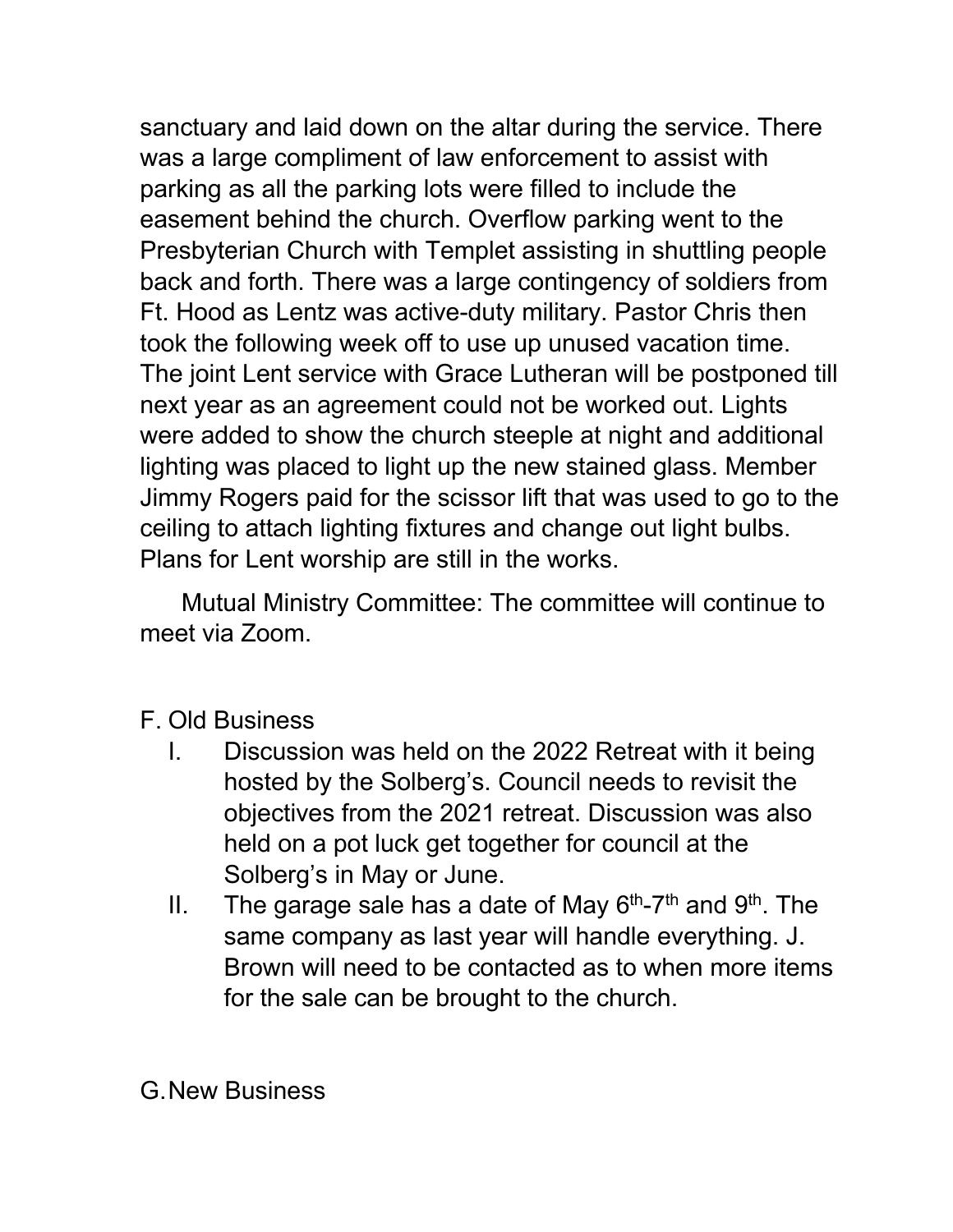- I. YMCA / TOL Archery- Rebecca Heard, Director of the YMCA joined the meeting to provide details on the YMCA having archery classes this summer. The classes will be staffed by two certified camp/archery counselors. There will be a backstop to stop any wayward arrows. The church has enough insurance in place and all student will be required to sign a waiver. A motion was made by Pastor Chris to allow the YMCA to conduct archery classes at the YMCA Summer Camp at the church. Lemaux seconded the motion and all were in favor.
- II. Pastor Chris advised that Scott Moore would like to be married at TOL even though he is not a member. For allowing Moore to have his wedding at TOL, Moore will be asked to preach at TOL twice. Pastor Chris made the motion to allow for the trade and Beckham seconded, all were in favor and the motion passed.
- III. Project Tree Camp- Vacation Bible School along with the YMCA and three other Lutheran Churches, Grace, Spirit of Joy and Joy for Life to be held at TOL. Luther Hill will run the camp by providing counselors for at least 80 children at a cost of \$2600. A motion was made by Rowe to make an initial payment of \$1300 to Luther Hill with Zimmer seconding the motion. All were in favor and the motion passed.
- IV. Insurance on trailers was tabled till the net council meeting.
- V. Carpet Clean- A quote for cleaning the carpet was received from City Wide who currently cleans the church. City Wide will carpet clean all the church offices for \$623. The price for the offices and worship area was \$1700. It was decided to go with the offices this year